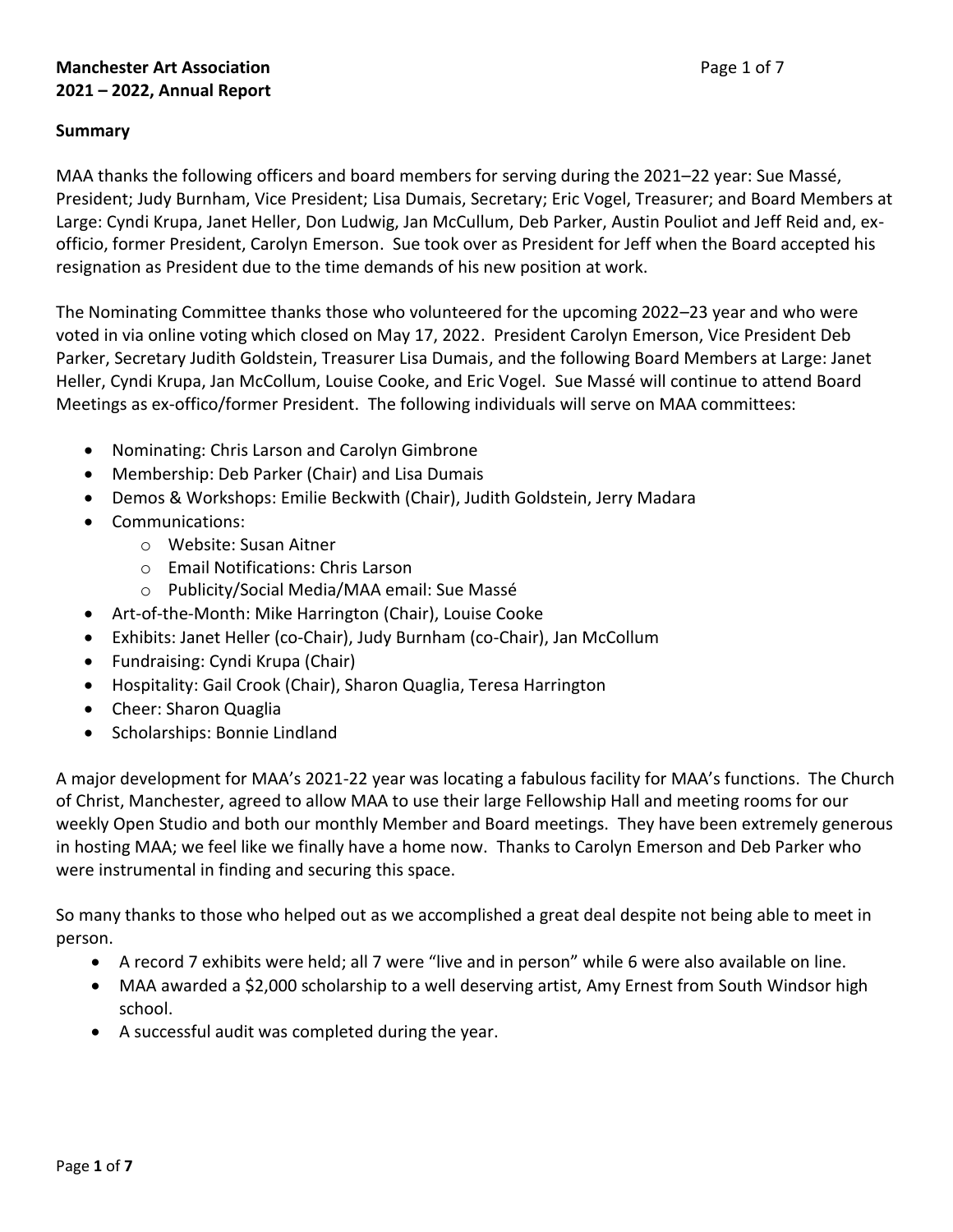## **Membership & Treasurer's Report**

As of the May Board meeting, MAA had \$13,184.78 remaining in our coffers reflecting the last entries of the high school scholarship (\$2,000), the final 2021-22 donation to the Church of Christ (\$250), one membership receipt (\$35) and the sale of an additional chair to a member (\$20). MAA ended the year slightly above the year before thanks mostly to the generosity of Jerry Madara and Carolyn Emerson who volunteered their time to teach workshops. They were the key financial lynch pins for our 2021-2022 fiscal year. Thanks go to Eric Vogel who handled MAA's financial tasks throughout the year. MAA raised dues this year for the first time in 10 years. Eric completed all of the necessary financial functions for MAA including (but not limited to) the CT Business & Use tax return, CT Annual Secretary of State report, and IRS e-postcard.

Bob Bowsa completed his audit report for fiscal year ending August 31, 2021. We thank Bob for his thorough audit and constructive comments. The following are highlights of findings that were adopted.

- **Annual Budget Process Needed Completion.** A budget was immediately prepared and submitted to the members at large. It was approved as proposed. Annual budgets will be prepared at the beginning of each year going forward.
- **Formalize the Monthly Bank Reconciliation.** A more formal monthly bank reconciliation was prepared going forward and signed off on by the treasurer and president.
- **Budget Review – Actual vs. Estimates.** Financial reports including a budget review vs. actual was presented to the Board during the year.
- **Formalize Routine Audit Timing.** With meetings in person returning, MAA will return to an audit cycle of once every three years or as needed.
- **Record Retention Policies:** The current MAA practice of record retention on our Google shared drive include:
	- o Member meeting minutes online for members as well
	- o Annual Reports and Board Meeting Minutes
	- o Membership Counts
	- o Treasurer Reports monthly and annual
	- o Workshop Flyers
	- $\circ$  Other: audits, brochures, by laws, insurance documents, officer and committee chair listings, exhibit guidelines, guest artist contact list, reimbursement form, voting results and other

Membership grew from 89 in 2020-21 to 99 in 2021-22 despite the challenge of the pandemic, remote meetings, and a tough economy. Dues were raised slightly from \$30 to \$35 and \$40 to \$45 for an individual and family membership, respectively. We collected in excess of \$3k in dues this year with 23 new MAA members joining throughout the year – outstanding! Again, so many thanks to Deb Parker who balanced this job with work on other committees as well.

### **Meetings**

Member Meetings were held via Zoom for the first 3 months of the year due to the pandemic. We were also able to institute a "virtual" Art of the Month for these online meetings. Beginning with the year-end/holiday party in December, 2021, the Member Meetings moved to the fabulous Church of Christ Fellowship Hall. The Board met via Zoom for the first 4 months and then moved to classroom #128 at the Church of Christ in January, 2022.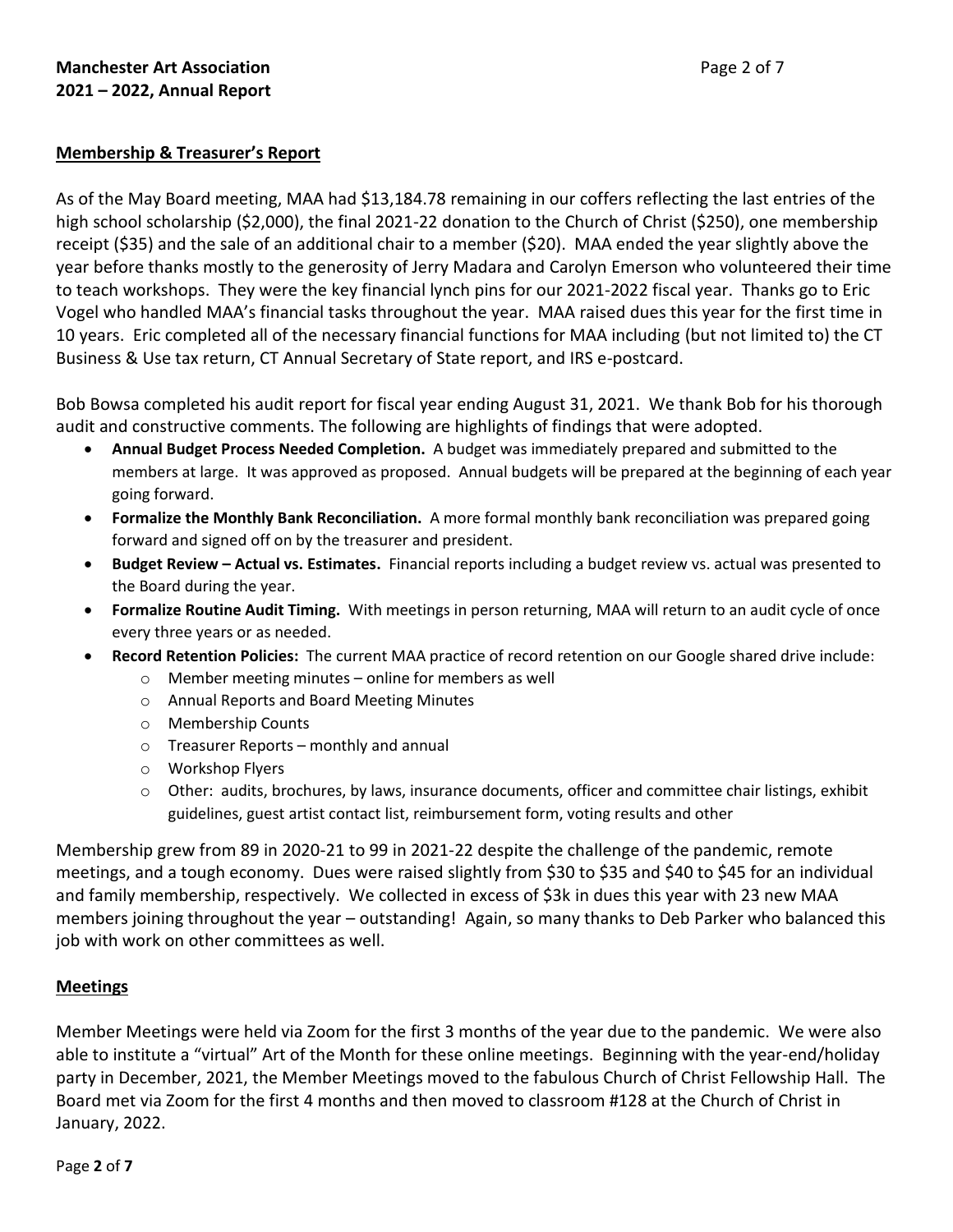## **Meetings,** cont.

The Workshop and Demo Committee team of Emilie Beckwith and Judith Goldstein did a herculean job arranging guest artists for both our Zoom and in person. They went above and beyond the call of duty as we had a spectacular line up throughout the year! With Zoom practice ahead of time (courtesy of Sue Massé), the monthly meetings were a great success. This year's demo artists included:

- September Janet Schwartz, Pastel
- October Yuemei Zhang, Brush Art with Ink & Color
- November Sandra Wakeen, Painting Critique
- December SUPER Art of the Month year-end/holiday party
- January Cancelled due to weather
- February Jeff Blazejovsky, Watercolor, Historical Scenes
- March Ellen Dougan, Art Framing Choices
- April How to Unblock Artist Block Laura Kinlock
- May Eric Urquhart, Dispelling the Digital Art Myth

Art of the Month Winners are listed below. The \$50 Jerry's Artarama gift certificate prize continued throughout the year. It is not expected to be continued into 2022-23 given the demands on MAA's budget.

| Month          | First                                                                                                                                                                                                                                                                                                                                                                                                                                                    | Second<br><b>Third</b>            |                                    |  |  |  |
|----------------|----------------------------------------------------------------------------------------------------------------------------------------------------------------------------------------------------------------------------------------------------------------------------------------------------------------------------------------------------------------------------------------------------------------------------------------------------------|-----------------------------------|------------------------------------|--|--|--|
| September,     | Rhea Sutter, Pastel,                                                                                                                                                                                                                                                                                                                                                                                                                                     | Jim Oliphant, Photography,        | Jan McCollum, Pastel, Pond         |  |  |  |
| 2021           | Samantha's Big Surprise                                                                                                                                                                                                                                                                                                                                                                                                                                  | <b>Elegance Reflected</b><br>Rock |                                    |  |  |  |
| October, 2021  | Sharon Quaglia, Alcohol &                                                                                                                                                                                                                                                                                                                                                                                                                                | Rita Borden, Watercolor           | Ginny Emerson, Encaustic           |  |  |  |
|                | Ink, Clouds Illusions                                                                                                                                                                                                                                                                                                                                                                                                                                    | Monotype, Meadow                  | Mixed Media, Calm                  |  |  |  |
|                |                                                                                                                                                                                                                                                                                                                                                                                                                                                          | Charmers                          |                                    |  |  |  |
| November, 2021 | Jay Moir, Oil, Maine Red                                                                                                                                                                                                                                                                                                                                                                                                                                 | Sharon Quaglia, Alcohol &         | Jan McCollum, Pastel,              |  |  |  |
|                | <b>Boat</b>                                                                                                                                                                                                                                                                                                                                                                                                                                              | Ink, Mount Fortunata              | <b>Railroad Bridge Reflections</b> |  |  |  |
| December, 2021 | Laura Kinlock, Pastel, Last                                                                                                                                                                                                                                                                                                                                                                                                                              | Janet Heller, Watercolor,         | Jodee Cyr, Oil, Goldfish           |  |  |  |
|                | Night                                                                                                                                                                                                                                                                                                                                                                                                                                                    | Winter's Peace Aglow              |                                    |  |  |  |
|                | Additional "Super Art of the Month Winners": 4 <sup>th</sup> Carolyn Emerson, Suzuki Time,<br>watercolor, 5 <sup>th</sup> Dot Reiss, N.H. Homestead, watercolor, 6 <sup>th</sup> Joe Madar, Foxes,<br>photography, 7 <sup>th</sup> Nancy Madar, Archie into the Unknown, watercolor, 8 <sup>th</sup> Adrianna<br>Young, Sunrise Hill, collage, 9 <sup>th</sup> Oren Poulin, Keys, pastel, 10 <sup>th</sup> Judy Burnham, Montauk<br>and Mums, watercolor |                                   |                                    |  |  |  |
|                |                                                                                                                                                                                                                                                                                                                                                                                                                                                          |                                   |                                    |  |  |  |
|                |                                                                                                                                                                                                                                                                                                                                                                                                                                                          |                                   |                                    |  |  |  |
|                |                                                                                                                                                                                                                                                                                                                                                                                                                                                          |                                   |                                    |  |  |  |
|                |                                                                                                                                                                                                                                                                                                                                                                                                                                                          |                                   |                                    |  |  |  |
| January, 2022  | Meeting cancelled due to weather.                                                                                                                                                                                                                                                                                                                                                                                                                        |                                   |                                    |  |  |  |
| February, 2022 | Dennis Davey, Pen & Ink,                                                                                                                                                                                                                                                                                                                                                                                                                                 | Jeff Reid, Oil, 1950 Fashion      | Sharon Quaglia, Alcohol &          |  |  |  |
|                | Capstone Bridge                                                                                                                                                                                                                                                                                                                                                                                                                                          | Show                              | Ink, His eyes were the color       |  |  |  |
|                |                                                                                                                                                                                                                                                                                                                                                                                                                                                          |                                   | $of \ldots$                        |  |  |  |
| March, 2022    | Bonnie Lindland,                                                                                                                                                                                                                                                                                                                                                                                                                                         | Jeff Reid, Oil, General           | Mary Bollash, Watercolor,          |  |  |  |
|                | Watercolor, Pain                                                                                                                                                                                                                                                                                                                                                                                                                                         | Fenwick                           | Oceanside                          |  |  |  |
| April, 2022    | Janet Heller, Watercolor,                                                                                                                                                                                                                                                                                                                                                                                                                                | Diane McVicker, Pastel, "PA       | Mary Bollash, Photograph,          |  |  |  |
|                | "First of Many"                                                                                                                                                                                                                                                                                                                                                                                                                                          | Sunset"                           | "Happy"                            |  |  |  |
| May, 2022      | Jodee Cyre, Watercolor,                                                                                                                                                                                                                                                                                                                                                                                                                                  | Eric Vogel, Pastel, "Fare of      | Nancy Madar, Photography,          |  |  |  |
|                | "Tulips"                                                                                                                                                                                                                                                                                                                                                                                                                                                 | the Nowashe"                      | "Ismenius & 2 pink flowers"        |  |  |  |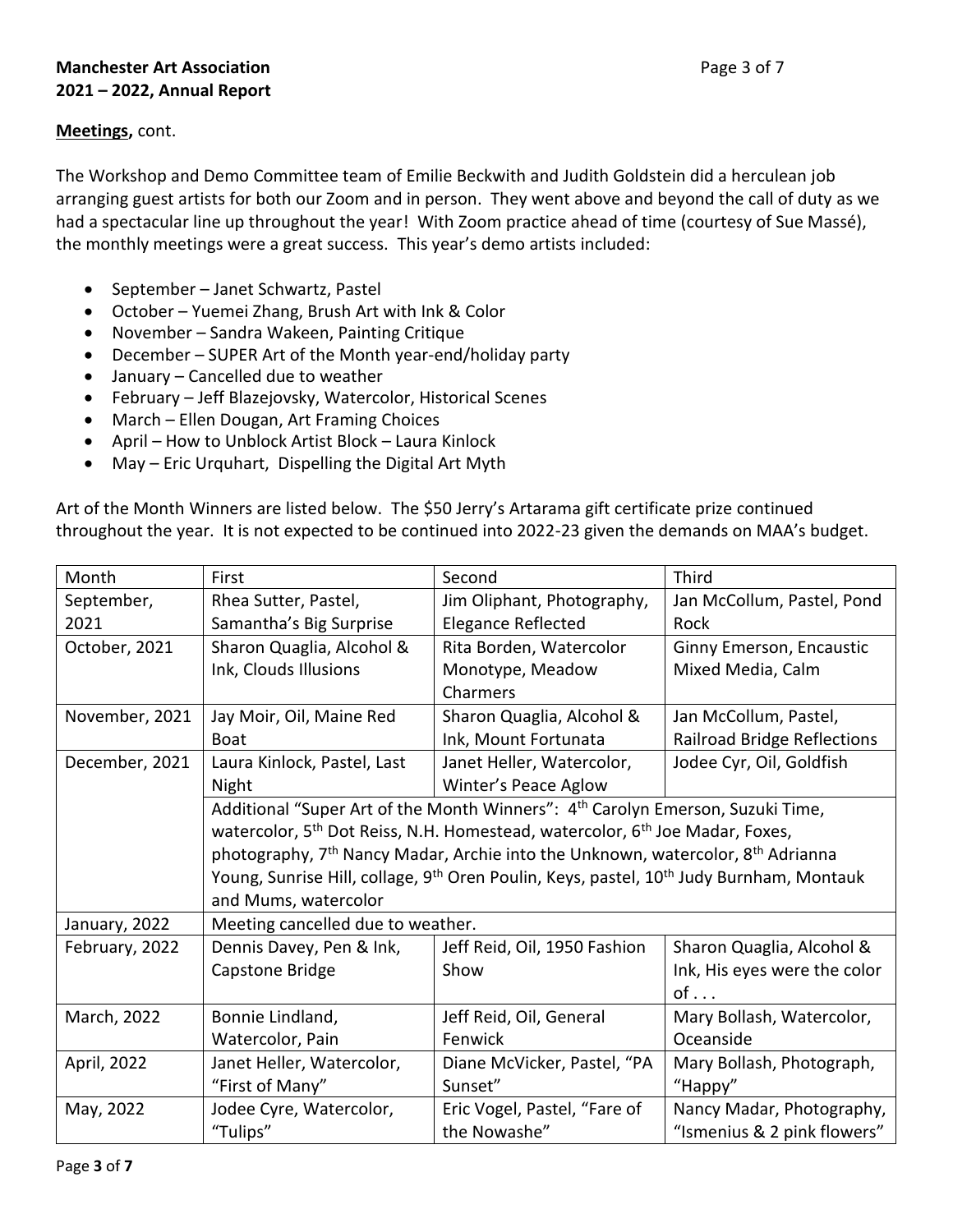# **Exhibits**

MAA held 7 exhibits this year – some both in person and online. Carolyn Emerson and Janet Heller coordinated all of these exhibits with Chris Larson handling the online registration process. Exhibits require a great deal of time and coordination – we are very thankful to all who participated in hanging artwork. Thanks to all for a job well done. Our exhibits were as follows:

- The Etc. Exhibit, Manchester Town Hall and online, July, 2021
- 17<sup>th</sup> Annual Members Exhibit, South Windsor Library and online, October, 2021. The following prizes were awarded:

| <b>First Name</b> | <b>Last Name</b> | <b>Title of artwork</b>     | <b>Medium</b>         | Award                   |
|-------------------|------------------|-----------------------------|-----------------------|-------------------------|
| Emilie            | <b>Beckwith</b>  | Left to Rust                | Oil                   | Best in Show            |
| Robin             | Simpson          | <b>Clinton Beach</b>        | Acrylic               | Oil&Acr, 1st            |
| Lisa              | <b>Dumais</b>    | Leo-Nard                    | Oil                   | Oil&Acr, 2nd            |
| Weitao            | Wang             | Orange Orchid               | Oil                   | Oil&Acr, 3rd            |
| Pat               | Trapp            | <b>Storm Tosses</b>         | Oil                   | Oil&Acr, HM             |
|                   |                  | Coastal Theme               |                       |                         |
| Cyndi             | Krupa            | Mugs/Plates                 | Ceramic               | Other, 1st              |
| Judith            | Goldstein        | Coda                        | <b>Colored Pencil</b> | Other, 2nd              |
| Joyce             | Armentano        | Cabbage Rose                | MultiMedium           | Other, 3rd              |
| Robin             | Simpson          | Change                      | Sculpture             | Other, HM               |
| Gordon            | <b>Brodie</b>    | <b>Floral Portrait</b>      | Photography           | Photo, 1st              |
| Jim               | Oliphant         | A View Unseen               | Photography           | Photo, 2nd              |
| Normand           | Charlette        | <b>Winter Solstice</b>      | Photography           | Photo, 3rd              |
| Austin            | Pouliot          | Caribbean Mill              | Pastel                | Pastel, 1st             |
| Eric              | Vogel            | <b>Shore Acres View</b>     | Pastel                | Pastel, 2nd             |
| Emilie            | <b>Beckwith</b>  | More Snow Coming            | Pastel                | Pastel, 3rd             |
| Rhea              | Sutter           | Samantha's Big Surprise     | Pastel                | Pastel, 4 <sup>th</sup> |
| Judith            | Goldstein        | Cabbages                    | Watercolor            | Water, 1st              |
| Nancy             | Madar            | The Milkhouse               | Watercolor            | Water, 2nd              |
| Nancy             | Upchurch         | Arethusa Barn Love          | Watercolor            | Water, 3rd              |
| Carolyn           | Emerson          | <b>Bluets at Dolly Sods</b> | Watercolor            | Water, HM               |

- Passionate for Pastels, Manchester Town Hall and Online, October, 2021
- Colorful Brushwork, Manchester Town Hall and Online, January, 2022
- Pop-Up Exhibit, South Windsor Library, March, 2022
- Out of My Comfort Zone, Manchester Town Hall and Online, April, 2022
- Hope Springs Eternal, Kent Memorial Library and Online, May, 2022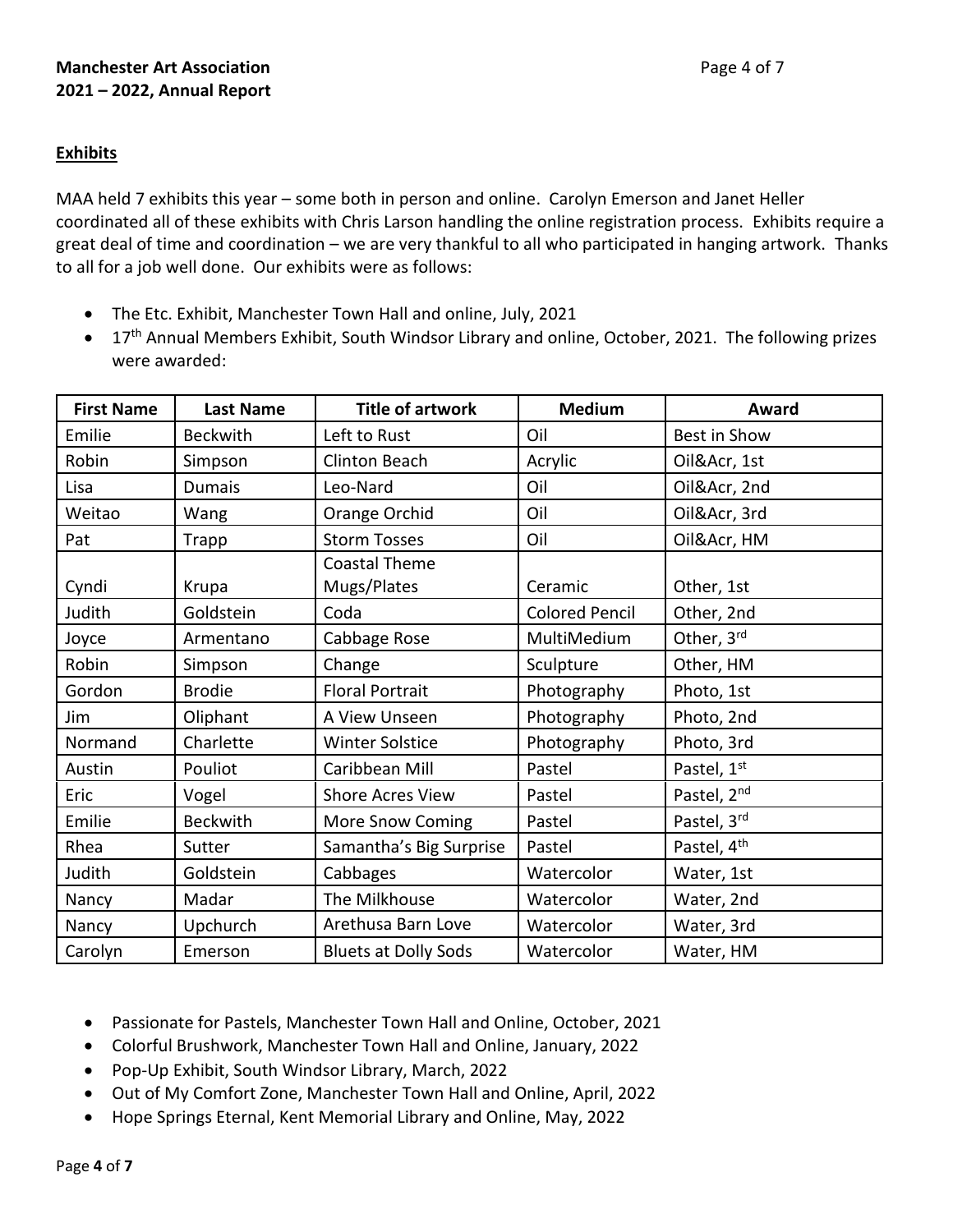# **Manchester Art Association Page 5 of 7 2021 – 2022, Annual Report**

#### **Workshops**

We offered 3 workshops this past annual cycle. All were received well with high marks for content and instruction. Both Jerry Madara and Carolyn Emerson donated their instructor time helping MAA to make budget ends meet. We thank them for their generosity. Workshops do not happen without a lot of upfront planning and coordination with the artist. Additionally, much needs to be done to facilitate the actual workshop day (event space, food, badges, etc.). Emilie Beckwith is our hero on this front – thanks for your dedication to this process.

| Month         | Artist          | <b>Medium</b> | <b>Rev/Cost</b> | <b>Attendees</b> |
|---------------|-----------------|---------------|-----------------|------------------|
| January 2022  | Janet Schwartz  | Pastel        | \$810/\$675     |                  |
| February 2022 | Carolyn Emerson | Watercolor    | \$1,700/\$0     |                  |
| March 2022    | Jerry Madara    | Acrylic       | \$600/\$0       |                  |

Sue Massé updated the demo and workshop artist contact information thanks to information supplied by Emilie Beckwith and Judith Goldstein. This worksheet is available in the MAA Shared Drive on Google.

### **Other Items of Interest**

- **Church of Christ Space**. MAA "moved" into the new space during the 2021-22 year. There is no charge from the Church, however, they do incur expenses on our behalf (for instance heating the large Fellowship hall!) so the Board decided to donate \$1,000 annually to the Church. We determined that this is FAR LESS expensive than having to pay rent at the several sites that were being considered.
	- $\circ$  The Board voted to move Member and Board meetings to Thursday evenings (formerly Wednesdays) as the Church did not have Wednesdays available.
	- $\circ$  Thanks to all who helped in the clean out of the space at the Community Y, moving tables and chairs to the Church, and the remaining items to Judy Burnham's basement (where she has nicely agreed to store them for MAA). As part of the move, Carolyn Emerson (original owner of the chairs and tables at the Y), donated them to MAA. Those not making the move to the Church were sold to members with the proceeds benefiting MAA. Thanks Carolyn!
- **Social Media.** Permission to use member art on social media has now been included as an option when signing up for future MAA exhibits. New social media fields have been added to the online member enrollment form so that MAA can better reach out on Facebook, Instagram and Twitter.
- **Scholarships**. Work on this front was coordinated (again!) by Susan Hollister who has run this process since scholarships began nearly 20 years ago. Bonnie Lindland (next year's Scholarship Committee Chair), Carolyn Emerson and Sue Massé helped out with the decision making.
- **Be Inspired.** Laura Kinlock agreed to allow Manchester Art Association's members to use several hundred of her photos as inspiration for their artistic creations. While Laura still retains the rights to her photos, members can show/sell any of their creations with credit for the photo going to Laura.
- **Job Descriptions.** Sue Massé coordinated a review/update of all of MAA job descriptions in May 2022.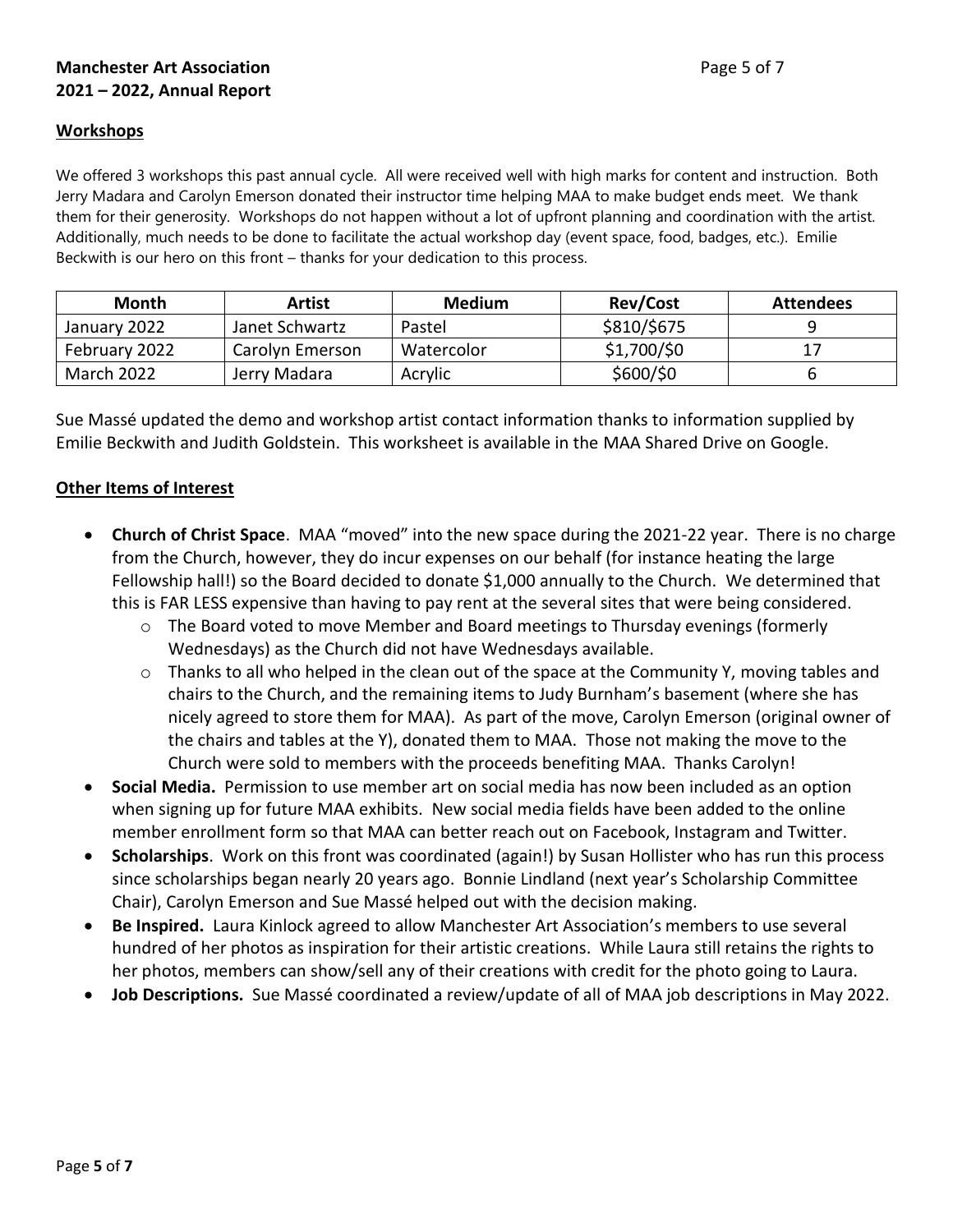# **Manchester Art Association Page 6 of 7 2021 – 2022, Annual Report**

### **Other Items of Interest**, cont.

- **Technology.** It would not be an exaggeration to note that the backbone of MAA's technology function lies with Chris Larson and Susan Aitner. Chris makes sure our online exhibits, newsletters, registrations, payments via WIX, etc. are in tip-top shape while Susan continues her stellar work on our MAA website. Not only does Susan keep things-up-to-date, she is always prompting us to make sure we include new activities, events, meetings and such to keep the website humming. Sue Massé handled communications and public relations this year with notices going into The Patch, CTEvents, The Courant, Manchester Matters and the Journal Inquirer. Sue acquired most of the necessary equipment to assist in easier viewing of the demo artists at Member Meetings. MAA now has a projector and will soon have a video camera to be able to show the demo artists work on the large video screen in the Church of Christ's Fellowship Hall.
- **Hospitality.** Gail Crook and Teresa Harrington kept the coffee hot and the food coming at our Member Meetings. They are there to both open and close so big thanks for what you do. Emilie Beckwith coordinates (and often bakes) goodies for the Workshop days. These are always well received.
- **Board and Member Meeting Minutes.** Thanks to Lisa Dumais and Judy Burnham who tag-teamed the minute/note taking process throughout the year.
- **Nominations.** Deb Parker, Carolyn Emerson, Lisa Dumais and, chair, Sue Massé pulled together a wonderful slate of candidates that were voted by a quorum of MAA members via online voting.
- **Record Retention.** All of the documents typically passed from president to president each year via paper are now on MAA's google shared drive. While Chris Larson had done a great job getting most of this set up, Sue Massé added to this by scanning historical documents and loading a great deal of records to keep all in one place.
- **Manchester Town Hall.** Sadly, the MAA "Colorful Brushwork" exhibit artwork was damaged in a vandalism attack. Thank goodness that of the 19 paintings on display, three had some damage but were sturdy enough to rehang with the rest of the exhibit. Only two other pieces had frames completely broken but the paintings were fine. The Town of Manchester officially accepted the donation of the MAA refrigerator left behind at the Community Y.

### **Future Plans**

The Board should remain focused on making sure we live up to our mission of bringing artists and art-loving people together, encouraging artistic growth in and around Manchester, and fostering interest in all forms of artistic expression. These items are "on the to-do list" for the future:

- Fund raiser. Cyndi Krupa, chair of this committee, will be looking for an opportunity to run a fundraiser on behalf of MAA. With the pandemic, it had been difficult to find a space for this but, hopefully, we will have an opportunity to host a stellar event in the upcoming year.
- Field trips. It would be great to, once again, offer field trips to art museums in the upcoming year. This has been done with good success in the past. Hopefully, the pandemic will settle enough to allow this.